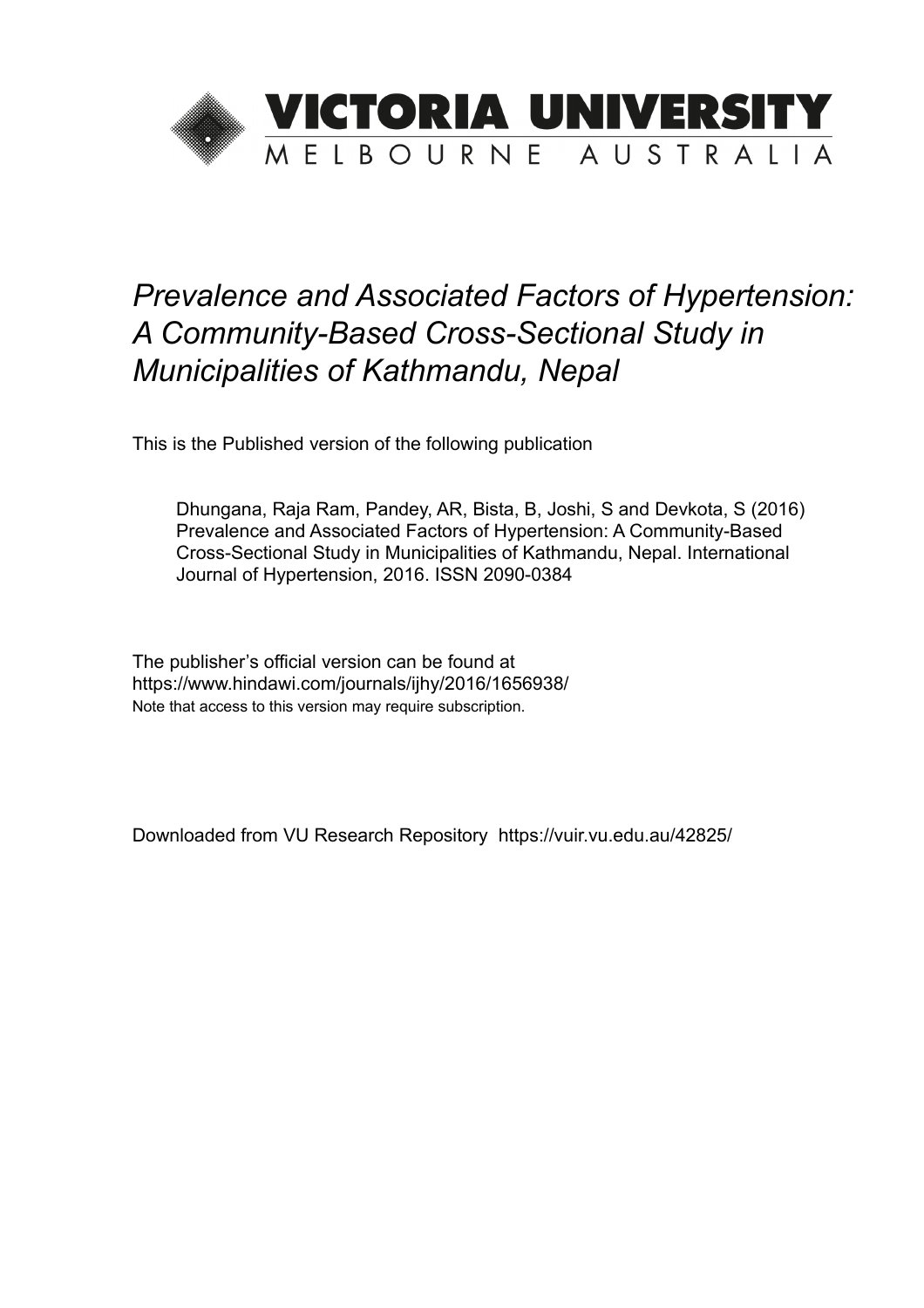### *Research Article*

## **Prevalence and Associated Factors of Hypertension: A Community-Based Cross-Sectional Study in Municipalities of Kathmandu, Nepal**

#### **Raja Ram Dhungana,1 Achyut Raj Pandey,2 Bihungum Bista,2 Suira Joshi,3 and Surya Devkota<sup>4</sup>**

 *Nepal Family Development Foundation, Kathmandu, Nepal Nepal Health Research Council, Kathmandu, Nepal Ministry of Health and Population, Kathmandu, Nepal Manmohan Cardiothoracic, Vascular and Transplant Centre, Institute of Medicine, Tribhuvan University, Kathmandu, Nepal*

Correspondence should be addressed to Raja Ram Dhungana; raja.dhungana@gmail.com

Received 22 March 2016; Accepted 24 April 2016

Academic Editor: Roberto Pontremoli

Copyright © 2016 Raja Ram Dhungana et al. This is an open access article distributed under the Creative Commons Attribution License, which permits unrestricted use, distribution, and reproduction in any medium, provided the original work is properly cited.

*Objective*. This study aimed to assess the prevalence and associated factors of hypertension in newly declared municipalities of Kathmandu, Nepal. *Design, Settings, and Participants*. This was a community-based cross-sectional study conducted in the municipalities of Kathmandu District, Nepal, between January and July 2015. Study participants were aged 18 to 70 years, residing permanently in the study sites. Municipalities, Wards, households, and respondents were selected randomly. *Results*. Of the 587 participants, 58.8% were females, mean (SD) age was 42.3 (13.5) years, 29.3% had no formal education, 35.1% were Brahmins, and 41.2% were homemakers. Prevalence of hypertension was 32.5% (95% CI: 28.7–36.3). Age, gender, education, ethnicity, occupation, smoking, alcohol consumption, physical activity, diabetes, menopausal history, and family history of cardiovascular disease (CVD) and hypertension were significantly associated with hypertension. In multivariable analysis, smoking, alcohol consumption, physical activity, body mass index, and diabetes were identified as significant explanatory variables for hypertension. *Conclusion*. This study demonstrated that the people living in newly established municipalities of Kathmandu, Nepal, have a high burden of hypertension as well as its associated factors. Therefore, community-based preventive approaches like lifestyle modification and early detection and treatment of hypertension might bring a substantial change in tackling the burden effectively.

#### **1. Background**

Worldwide levels of hypertension represent the global public health crisis. Hypertension affects around 22% of people aged 18 years and over and is responsible for an estimated 9.4 million deaths per year globally [1, 2]. Raised blood pressure mostly remains asymptomatic while increasing the risk of heart disease, stroke, and renal failure [3]. It contributes to at least 45% of deaths due to heart disease and 51% of deaths as a result of stroke [1]. Additionally, around 10% of healthcare expenditure is directly related to hypertension and its complications [3].

The increasing prevalence of hypertension in developing countries is a major concern. According to recent estimates from the World Health Organization, two-thirds of hypertensive people live in developing countries [4]. Africa has the highest prevalence of hypertension (29.6%) followed by the Eastern Mediterranean (26.9%), South East Asia (24.7%), Europe (23.3%), the Western Pacific (18.7%), and America (18.2%) [2]. Among South Asian countries, Nepal reported the second highest proportion of hypertensive people (27.3%) after Afghanistan (29%) [2].

There are a range of factors that increase the risk of developing hypertension [5]. Tobacco use increases the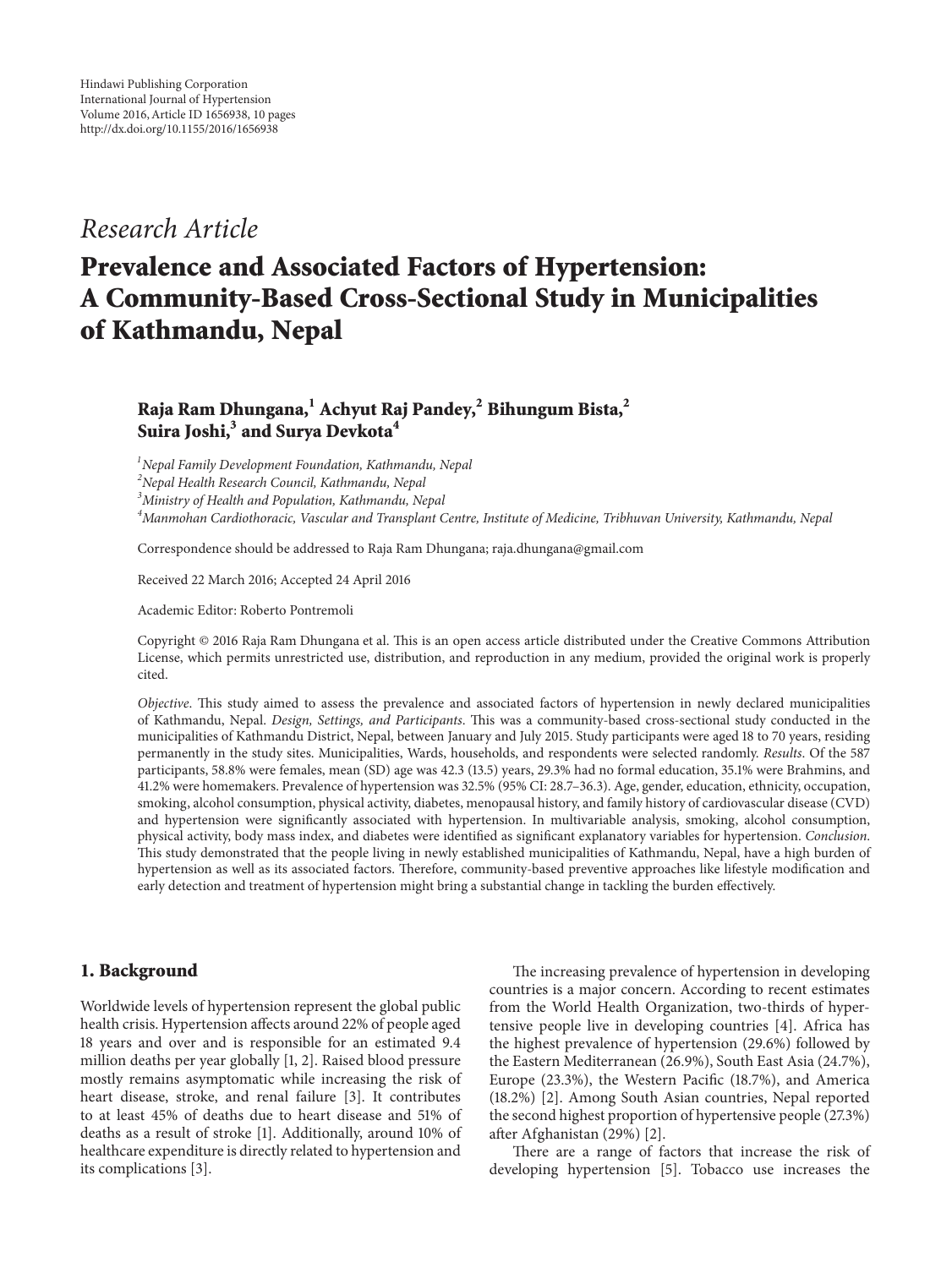incidence of cardiovascular diseases including hypertension [6]. Alcohol consumption is related to 5% to 30% of hypertension cases in the general population [7, 8]. Similarly, about 30% of cases are attributed to increased salt consumption and 20% to physical inactivity [9]. Hypertension has also well-established relationship with obesity and diabetes [10, 11]. Recent reports have provided evidence that increasing rates of noncommunicable diseases, including hypertension, are associated with other determinants like increases in rapid unplanned urbanization, globalization, and sociodemographic and nutritional transition [12, 13].

The surroundings of Kathmandu metropolitan city have many of the characteristics that can lead to an increase in noncommunicable diseases or conditions like hypertension. These factors include high internal migration from other regions of Nepal, increasing sedentary lifestyles, inadequate development and planning, high levels of air pollution, and changes in the dietary habits of residents [14]. However, there is little evidence on the prevalence and risk factors of hypertension in the periurban areas of Kathmandu District. Therefore, this study was conducted to estimate the prevalence of hypertension and to quantify health and social determinants related to hypertension in periurban areas of Kathmandu.

#### **2. Methods**

*2.1. Study Design, Settings, and Participants.* This was a community-based, cross-sectional study conducted in the newly established (established in December 2014) municipalities of Kathmandu District, Nepal, between January and July 2015. The ten municipalities are located on the outskirts of Kathmandu metropolitan city and are areas with rapid, unplanned urbanization and with high immigration of people from other areas of Nepal [14]. These municipalities contain a total population of more than 300,000 people [15].

Study participants were aged between 18 and 70 years, holding permanent resident status in the study areas at the time of study. Individuals diagnosed with any mental disorder or pregnant women were excluded from the study.

Of the ten municipalities in Kathmandu, two municipalities were randomly selected, one each from the eastern (Kageshwari-Manohara) and western (Nagarjun) clusters. These municipalities consist of around 130,000 people living in 27 Wards. From the total Wards, four Wards, two from each municipality, were randomly selected. The sample was proportionately allocated to each Ward based on the number of households in the Ward. A systematic random sampling method was then applied to choose 600 households from around 5600 households. The study area was mapped and each household was assigned a number, beginning from clockwise direction from first lane of eastern corner of the sites. One household was randomly selected from the first 10 houses using random number table, and then every 10th household from that initial household was approached systematically until the sample size was completed. Among adult members of each household, one individual from that household was enrolled in the study by KISH method [16].

*2.2. Data Collection.* Data were collected by face-to-face interview, anthropometric measurements, and clinical examinations. Fifteen medical professionals were recruited and trained in data collection methods.

*2.2.1. Interview.* The survey questionnaire (WHO STEPwise questionnaires) covered the demographics and health behaviors of respondents [17]. Demographic information included age, sex, ethnicity, marital status, years at school, and primary occupation. The health behaviors included tobacco use, alcohol consumption, fruit and vegetable consumption, and physical activity.

*Tobacco Use*. Questions were asked to identify current users, daily users, and past users.

*Alcohol Consumption*. Questions were asked to determine the current users of alcohol. Detailed information, such as the number of standard drinks consumed in the last 30 days, was obtained from current users. Pictorial cards showing different kinds of glasses and bowls most commonly used in Nepal were used to help the participants recall the amount of alcohol consumed. The amount, as identified by the respondent, was then used to estimate the number of standard drinks of alcohol consumed (one standard drink being defined as 10 grams of ethanol).

*Diet*. Seventy-two hours dietary recall was used to estimate fruit and vegetable consumption. Determination of the amount of fruit and vegetables consumed was aided by pictorial show cards and standard measuring cups.

*Physical Activity*. Seven-day history of physical activity was recorded. The physical activities related to work, transport, and recreational activities were categorized into vigorous, moderate, and low levels of activity in accordance with published guidelines [18, 19]. Vigorous physical activity was defined as any activity that had more than six Metabolic Equivalent of Task (MET) values. Moderate physical activity was defined as any activity that had MET values between three and six [18]. Physical activity having less than three METs, like spending time sitting at a desk or travelling in a car, bus, or train, was considered low or sedentary physical activity.

*Diabetes*. Participants were requested to provide information on status of diabetes or diabetic medication history.

*2.2.2. Anthropometric Measurement.* Height and weight were measured using the digital weighing machines and the portable standard stature scales, respectively, from which body mass index (BMI) was calculated. Waist and hip circumferences were also measured by Johnson's nonstretchable measuring tape in order to determine the waist-hip ratio.

*2.2.3. Clinical Examination.* Trained data collectors measured blood pressure using an aneroid sphygmomanometer. Before taking the measurements, respondents were requested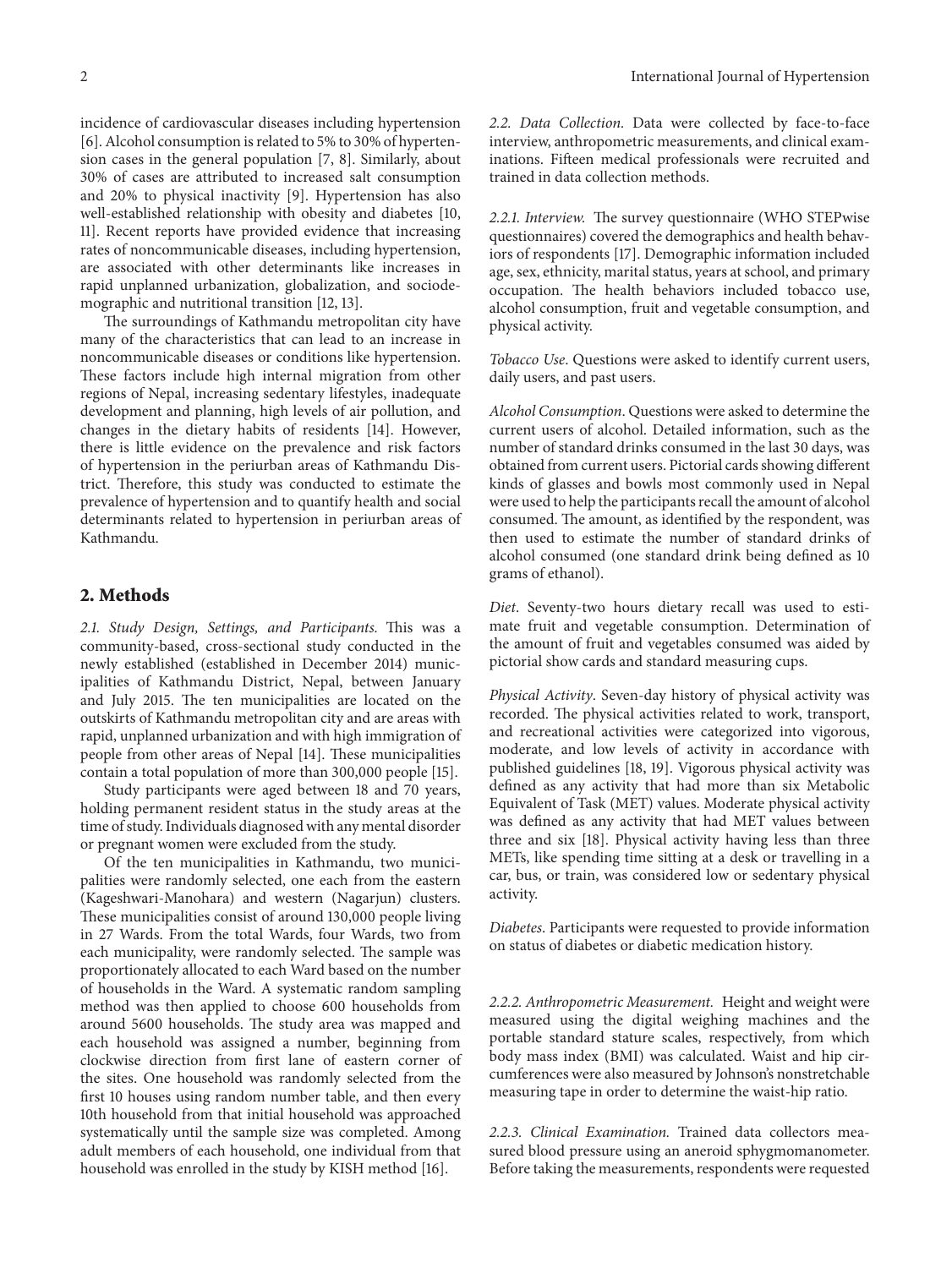to sit quietly and rest for 15 minutes with legs uncrossed. Three readings of the systolic and diastolic blood pressure were taken with three-minute rest between each reading and the mean of second and third reading was used for analysis.

*2.2.4. Operational Definitions.* Standard operational definitions were adopted for key variables to maintain consistency and uniformity of the information.

*Poor*. Poor was defined as those having income less than 40,933 Nepalese Rupees per annum [20].

*Current Smoker*. Current smokers were defined as those who reported smoking any tobacco product within last 30 days. Respondents who reported smoking at least 100 cigarettes in their lifetime and who, at the time of the survey, did not smoke were defined as past smoker [21].

*Current Alcohol Drinkers*. Those who consumed alcohol within last 30 days were considered current alcohol drinkers [21].

*Sufficient Fruit and Vegetables Intake*. Intake of at least 400 gm of fruit and vegetables in a day was regarded as sufficient [22].

*Sufficient Physical Activity*. Sufficient physical activity was defined as ≥600 METs of moderate and vigorous activity in a week [18].

*Hypertension*. The diagnostic criterion for hypertension was set as a systolic blood pressure ≥ 140 mmHg and/or a diastolic blood pressure ≥ 90 mmHg as recommended by Joint National Committee-VII. Those research participants who were using antihypertensive medicine were also considered as hypertensive [23].

*Diabetes*. Self-reported status or the use of any antidiabetic medication was the diagnostic criteria for diabetes.

*2.3. Sample Size.* Sample size was calculated for a single sample of the estimated population using the specified absolute precision formula ( $N = z2pq/d2$ ) [24]. For estimation of sample size, prevalence of hypertension was taken as 25.7% [25] with 5% of allowable error. The sample size was adjusted with design effect (multiplied by 2) and nonresponse rate (2%). The total calculated sample size was 600.

*2.4. Data Management and Analysis.* Data were compiled, edited, and checked to maintain consistency. Duplications and omissions of data were corrected before coding and entering them in Epidata V.2.1. Data were then exported to SPSS V.16.0 for analysis.

Frequencies and percentages were calculated to identify the distribution of sociodemographic characteristics. Chi-square and independent  $t$ -tests were conducted for

comparing proportions of categorical and mean of continuous variables. Nonnormally distributed data were analyzed by Mann-Whitney  $U$  test. For multivariable analysis, hypertension was considered as a dichotomous dependent variable. Study variables having significant association with hypertension in bivariate analysis were entered in logistic model using Stepwise Forward Conditional method. The result was validated using Backward Conditional method. Variables having collinearity and confounding effects (waist circumference and hip circumference with BMI; age with diabetes) were excluded from the analysis. All tests were twotailed and  $p < 0.05$  was considered statistically significant.

#### **3. Results**

*3.1. Sociodemographic Characteristics.* The total number of study participants was 587, excluding 13 who did not respond well. Of these, 58.8% were females. The mean (SD) age of participants was 42.3 (13.5) years. Nearly one-third (29.3%) of participants had no formal education. Of total participants, Brahmins comprised the largest proportion (35.1%), followed by Chetris (29.1%) and Newars (20.3%). Nearly half of the respondents were homemakers (41.2%) and were living below the poverty line (49%).

The difference in male and female count was not statistically significant by age group, ethnicity, and income level. However, education level and occupation significantly varied by gender (Table 1).

*3.2. Prevalence of Hypertension.* The prevalence of hypertension in the study population was 32.5% (95% CI: 28.7– 36.3). However, only 15.8% of participants were taking antihypertensive medication. Half of them (53.8% of hypertensive participants on treatment) were taking calcium channel blocker. A small proportion of the participants (2.2% of hypertensive participants on treatment) were also taking ayurvedic medicine for controlling hypertension. Of those on treatment, only half had controlled hypertension (<140/90 mmHg).

*3.3. Sociodemographic Characteristics and Hypertension.* More males than females had high blood pressure (Table 2). Hypertension was also associated with age. Participants with lower educational status (primary and lower) were more likely to have hypertension. Ethnicity was also significantly associated with hypertension. However, there was no statistically significant association between occupation and hypertension.

#### *3.4. Factors Associated with Hypertension*

*3.4.1. Smoking.* The proportion of current and past smokers was 19.9% and 17%, respectively. Both current smoking ( $p = 0.009$ ) and past smoking ( $p = 0.001$ ) participants were significantly associated with hypertension. The mean duration of smoking was also significantly higher ( $p =$ 0.012) in hypertensive participants than in normotensive participants (Table 3).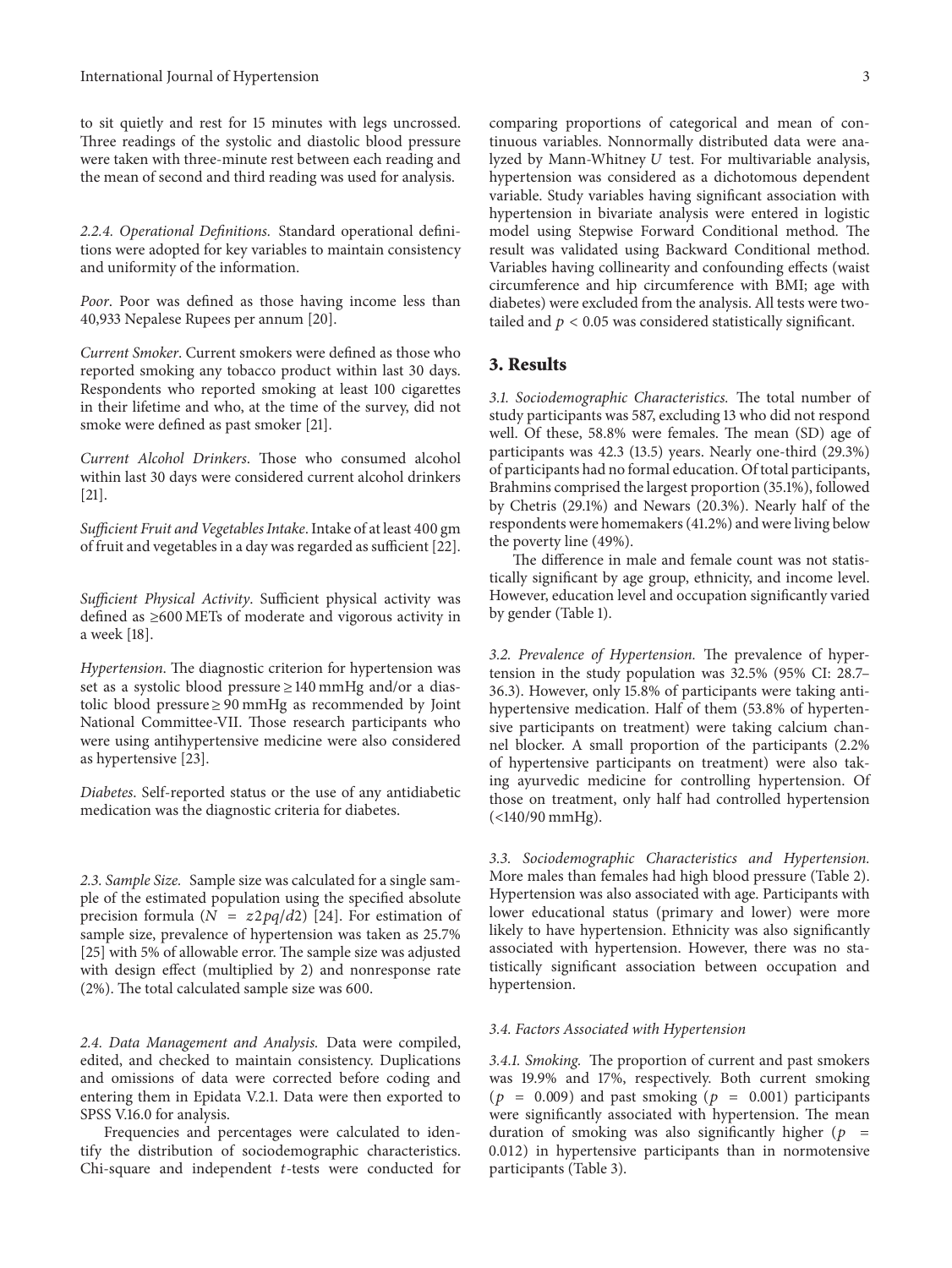| Variables            |                             | Male                 | Female     | Total      | $p$ value |  |
|----------------------|-----------------------------|----------------------|------------|------------|-----------|--|
|                      | Categories                  | N(%)                 | N(%)       | N(%)       |           |  |
|                      | $<$ 30 years                | 49(20.2)             | 69(20.0)   | 118(20.1)  |           |  |
| Age groups           | $30-39$ years               | 47 (19.4)            | 90(26.1)   | 137(23.3)  |           |  |
|                      | $40-49$ years               | 69(28.5)             | 81(23.5)   | 150(25.6)  | 0.147     |  |
|                      | $50 - 59$ years             | 37(15.3)             | 63(18.3)   | 100(17.0)  |           |  |
|                      | $>60$ years                 | 40(16.5)<br>42(12.2) |            | 82(14.0)   |           |  |
|                      | No formal education         | 29(12.0)             | 143 (41.4) | 172(29.3)  | < 0.01    |  |
|                      | Primary and lower           | 30(12.4)             | 53(15.4)   | 83 (14.1)  |           |  |
| Education            | Secondary                   | 64 (26.4)            | 65(18.8)   | 129(22.0)  |           |  |
|                      | Higher Secondary            | 52(21.5)             | 47(13.6)   | 99 (16.9)  |           |  |
|                      | Bachelor and higher         | 67(27.7)             | 37(10.7)   | 104(17.7)  |           |  |
|                      | Brahman                     | 95(39.3)             | 111(32.2)  | 206(35.1)  |           |  |
| Ethnicity            | Chetri                      | 68 (28.1)            | 103(29.9)  | 171(29.1)  | 0.246     |  |
|                      | Newar                       | 48 (19.8)            | 71(20.6)   | 119(20.3)  |           |  |
|                      | Others                      | 31(12.8)             | 60 (17.4)  | 91(15.5)   |           |  |
| Occupation           | Job                         | 66 (27.3)            | 35(10.1)   | 101(17.2)  |           |  |
|                      | Self-employed               | 87(36.0)             | 54 (15.7)  | 141(24.0)  | < 0.01    |  |
|                      | Homemaker                   | 30(12.4)             | 212(61.4)  | 242 (41.2) |           |  |
|                      | Others                      | 59 (24.4)            | 44 (12.8)  | 103(17.5)  |           |  |
| Marital status       | Unmarried                   | 36(14.9)             | 32(9.3)    | 68 (11.6)  | < 0.01    |  |
|                      | Married                     | 204 (84.3)           | 283 (82.0) | 487 (83)   |           |  |
|                      | Others (separated or widow) | 2(0.8)               | 30(8.7)    | 32(5.5)    |           |  |
| Socioeconomic status | Below poverty line          | 115(47.9)            | 170(49.7)  | 285(49.0)  | 0.671     |  |
|                      | Above poverty line          | 125(52.1)            | 172(50.3)  | 297 (51.0) |           |  |

TABLE 1: Distribution of sociodemographic characteristics by gender.

Note: primary and lower education, grade 1–5; secondary, grade 6–10; higher secondary, grade 11-12; job, governmental or nongovernmental employment; selfemployed, working for oneself as a freelancer or the owner of a business or working in own farm; homemaker, a person, especially a housewife, who manages a home; other occupations, volunteer or student or unemployed or retired; below poverty line, income less than 40,933 Nepalese Rupees per annum.

*3.4.2. Alcohol Consumption.* More than one-quarter (27%) of participants reported current alcohol use. Alcohol consumption had a significant positive association ( $p = 0.035$ ) with hypertension. The hypertensive participants reported drinking a significantly higher number of standard drinks in a single sitting ( $p < 0.001$ ) than normotensive participants (Table 3).

*3.4.3. Fruit and Vegetable Consumption.* Approximately, 1 in every 10 participants (11.4%) reported consuming the recommended amount of fruit and vegetable daily. The daily median intake for total fruit and vegetables per person was 188.9 gm (interquartile range (IQR): 204 gm). For green leafy vegetable, only the median intake was 75 gm per day (IQR: 125 gm). Median daily fruit intake per person was 45 gm (IQR: 120 gm). Fruit and vegetable intake was not significantly associated ( $p = 0.542$ ) with hypertension.

*3.4.4. Physical Activity.* More than three-quarters of participants (78.4%) had the sufficient physical activity level (≥600 METs/week). The median (IQR) of METs of moderate and vigorous physical activities per week was 1850 (IQR: 2853). Adequate physical activity was associated with normal blood pressure ( $p = 0.038$ ).

*3.4.5. Obesity.* The mean of body mass index (BMI) among respondents was  $24.8 \text{ kg/m}^2$ . It was significantly different ( $p < 0.001$ ) between people having high and normal blood pressure. Similarly, waist ( $p < 0.001$ ) and hip ( $p < 0.004$ ) circumferences were also significantly higher in hypertensive participants than in normotensive participants.

*3.4.6. Diabetes and Other Factors.* One in every ten participants (10.7%) reported that they had diabetes mellitus. Similarly, 12.6% of participants had the presence of cardiovascular disease (CVD) among their first-degree relatives and 31.6% of female participants had menopausal history. Diabetes ( $p \sim 0.001$ ), cessation of menstruation ( $p \sim$ 0.001), and having family history of CVD ( $p < 0.001$ ) were significantly associated with hypertension (Table 3).

*3.5. Adjusted Associated Factors of Hypertension.* In multivariable model, BMI ( $\beta$  = 0.127 and  $p$  < 0.001), smoking  $(\beta = 0.671$  and  $p = 0.005)$ , alcohol use ( $\beta = 0.473$  and  $p = 0.03$ ), insufficient physical activity ( $\beta = 0.472$  and  $p = 0.04$ ), and presence of diabetes ( $\beta = 0.934$  and  $p =$ 0.001) were identified as significant factors associated with hypertension (Table 4). Every unit gain in BMI increased the likelihood of having hypertension by 13.5%. The chance of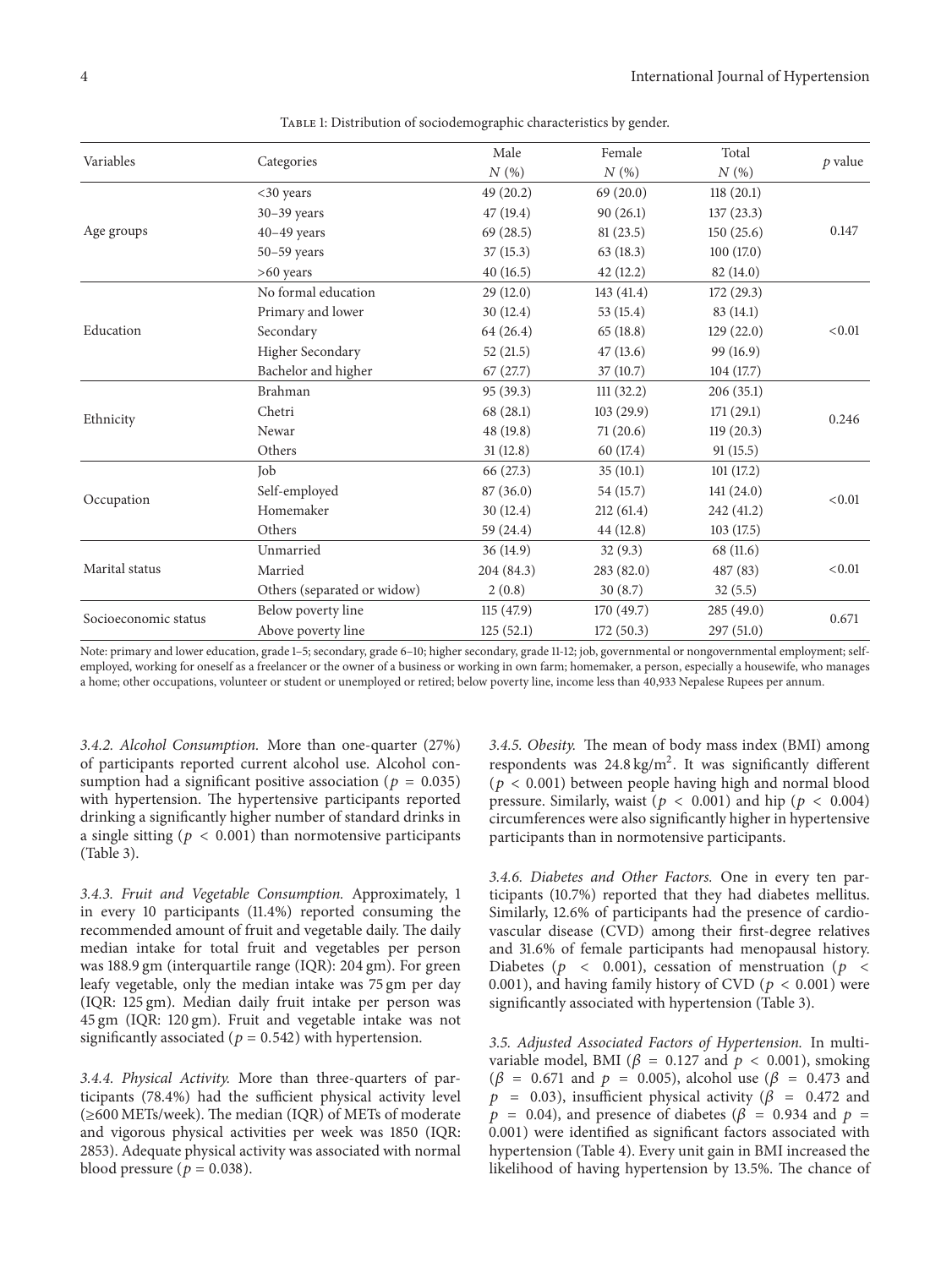|                      |                             | Hypertension |            |           |  |  |  |
|----------------------|-----------------------------|--------------|------------|-----------|--|--|--|
| Variables            | Categories                  | Yes          | No         | $p$ value |  |  |  |
|                      |                             | N(%)         | N(%)       |           |  |  |  |
| Gender               | Male                        | 93 (38.4)    | 149(61.6)  | 0.011     |  |  |  |
|                      | Female                      | 98 (28.4)    | 247(71.6)  |           |  |  |  |
|                      | $<30$ years                 | 7(5.9)       | 111(94.1)  |           |  |  |  |
|                      | $30-39$ years               | 22(16.1)     | 115(83.9)  |           |  |  |  |
| Age groups           | $40-49$ years               | 71 (47.3)    | 79 (52.7)  | < 0.001   |  |  |  |
|                      | $50 - 59$ years             | 45(45.0)     | 55(55.0)   |           |  |  |  |
|                      | $\geq 60$ years             | 46(56.1)     | 36(43.9)   |           |  |  |  |
|                      | No formal education         | 72 (41.9)    | 100(58.1)  |           |  |  |  |
|                      | Primary and lower           | 33 (39.8)    | 50(60.2)   |           |  |  |  |
| Education            | Secondary                   | 37(28.7)     | 92(71.3)   | < 0.01    |  |  |  |
|                      | Higher secondary            | 22(22.2)     | 77 (77.8)  |           |  |  |  |
|                      | Bachelor and higher         | 27(26.0)     | 77 (74.0)  |           |  |  |  |
|                      | Brahman                     | 54(26.2)     | 152(73.8)  |           |  |  |  |
| Ethnicity            | Chetri                      | 55(32.2)     | 116(67.8)  | 0.049     |  |  |  |
|                      | Newar                       | 46 (38.7)    | 73(61.3)   |           |  |  |  |
|                      | Other                       | 36(50.0)     | 3(50.0)    |           |  |  |  |
|                      | Job                         | 32(31.7)     | 69(68.3)   |           |  |  |  |
| Occupation           | Self-employed               | 43(30.5)     | 98 (69.5)  | 0.725     |  |  |  |
|                      | Homemaker                   | 85(35.1)     | 157(64.9)  |           |  |  |  |
|                      | Others                      | 31(30.1)     | 72(69.9)   |           |  |  |  |
| Marital status       | Unmarried                   | 8(11.8)      | 60(88.2)   |           |  |  |  |
|                      | Married                     | 167(34.3)    | 320 (65.7) | < 0.001   |  |  |  |
|                      | Others (separated or widow) | 16(50.0)     | 16(50.0)   |           |  |  |  |
|                      | Below poverty line          | 95 (33.3)    | 190(66.7)  | 0.665     |  |  |  |
| Socioeconomic status | Above poverty line          | 94 (31.6)    | 203(68.4)  |           |  |  |  |
|                      |                             |              |            |           |  |  |  |

Table 2: Association of sociodemographic characteristics with hypertension.

Note: primary and lower education, grade 1–5; secondary, grade 6–10; higher secondary, grade 11-12; job, governmental or nongovernmental employment; selfemployed, working for oneself as a freelancer or the owner of a business or working in own farm; homemaker, a person, especially a housewife, who manages a home; other occupation, volunteer or student or unemployed or retired; below poverty line, income less than 40,933 Nepalese Rupees per annum.

being hypertensive among current smokers was 1.95 times higher than among nonsmokers. Similarly, current alcohol users had 60% higher chance of having hypertension than the participants who refrained from alcohol. After controlling for other factors, the odds of being hypertensive were about 60% higher for the participants who had insufficient physical activity compared to those who had sufficient physical activity. In the same way, presence of diabetes among study participants increased the odds of being hypertensive by 2.54 times compared to nondiabetic participants.

#### **4. Discussion**

Our study found a high prevalence of hypertension in people living in the newly declared municipalities of Kathmandu. The factors associated with hypertension in this study group were found to be smoking, BMI, alcohol use, poor physical activity, and diabetes. This was the first community-based study conducted to estimate the prevalence of hypertension and identify its associated factors in the area. However, this study could not examine causal relationship between hypertension and its risk factors because of the nature of study design.

The prevalence of hypertension in the study population (32.5%) was higher than in those of noncommunicable disease (NCD) risk factor surveys in Nepal (21.5% in 2007; 25.7% in 2013) [21, 25]. This disparity in findings may be due to differences in the study populations as the NCD surveys were conducted both in urban and in rural areas, while the current study was conducted in a periurban setting. Rural Nepal has a lower burden of hypertension than urban areas [26]. Similarly, the finding was nearly the double of the hypertension prevalence (19.7%) reported by a study conducted in similar setting of Kathmandu in 2005 [27]. This almost twofold increase in hypertension prevalence in ten years may be due to changes in living conditions and lifestyle in that time. This is further supported by the findings from a study conducted in rural areas of Kathmandu that reported a threefold increase in hypertension prevalence in 25 years [26]. This increase was attributed to increasing BMI in the study population [28].

Although it is well established that smoking increases the risk of hypertension, the strength of this association may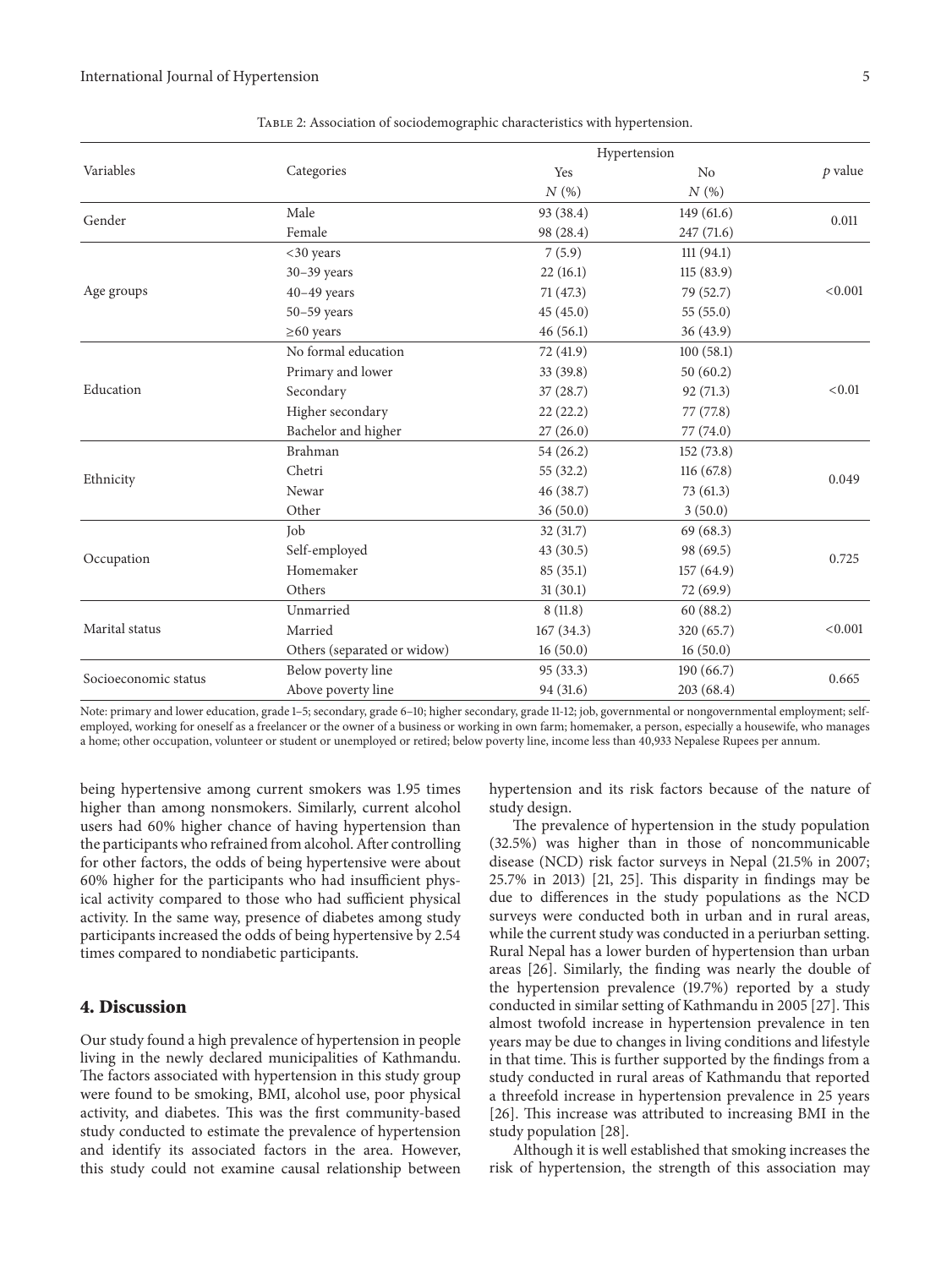|                                                      |                          |                  | Hypertension                                |                                             | Total                                        |             |  |
|------------------------------------------------------|--------------------------|------------------|---------------------------------------------|---------------------------------------------|----------------------------------------------|-------------|--|
| Variables                                            |                          | $\boldsymbol{N}$ | Yes<br>N <sub>o</sub>                       |                                             |                                              |             |  |
|                                                      | Categories               |                  | $n$ (%) or mean $\pm$ SD<br>or median (IQR) | $n$ (%) or mean $\pm$ SD<br>or median (IQR) | <i>n</i> or mean $\pm$ SD or<br>median (IQR) | $p$ value   |  |
| Smoking (current)                                    | Yes                      | 587              | 50 (42.7)                                   | 67(57.3)                                    | 117                                          | 0.009       |  |
|                                                      | N <sub>o</sub>           |                  | 141(30.0)                                   | 329 (70.0)                                  | 470                                          |             |  |
| Smoking (past)                                       | Yes                      | 470              | 36(45.0)                                    | 44(55.0)                                    | 80                                           | 0.001       |  |
|                                                      | N <sub>o</sub>           |                  | 105(26.9)                                   | 285(73.1)                                   | 390                                          |             |  |
| Smoking duration among current<br>smoker (years)     |                          | 114              | 25(24)                                      | 13.5(20)                                    | 20(26)                                       | $0.012*$    |  |
| Alcohol consumption (current)                        | Yes                      | 587              | 62(39.2)                                    | 96(60.8)                                    | 158                                          | 0.035       |  |
|                                                      | N <sub>o</sub>           |                  | 129(30.1)                                   | 300(69.9)                                   | 429                                          |             |  |
| Average standard alcohol intake in<br>single sitting |                          | 156              | 4(6)                                        | 2(3)                                        | 3(4)                                         | $< 0.001$ * |  |
| Sufficient fruit and vegetable                       | Yes                      | 587              | 24 (35.8)                                   | 43(64.2)                                    | 67                                           | 0.542       |  |
| consumption                                          | N <sub>o</sub>           |                  | 167(32.1)                                   | 353 (67.9)                                  | 520                                          |             |  |
| Sufficient physical activity                         | Yes                      | 587              | 140(30.4)                                   | 320(69.6)                                   | 460                                          | 0.038       |  |
|                                                      | N <sub>o</sub>           |                  | 51(40.2)                                    | 76 (59.8)                                   | 127                                          |             |  |
| BMI $(kg/m2)$                                        | $\overline{\phantom{0}}$ | 587              | $26.2 \pm 4.5$                              | $24.1 \pm 4.1$                              | $24.8 \pm 4.4$                               | < 0.001     |  |
| Waist circumference (cm)                             |                          | 587              | $84 \pm 11.8$                               | $78 \pm 10.1$                               | $83.9 \pm 11$                                | < 0.001     |  |
| Hip circumference (cm)                               | $\overline{\phantom{0}}$ | 587              | $90.5 \pm 9.9$                              | $88.1 \pm 8.9$                              | $90.9 \pm 9.3$                               | 0.004       |  |
| Diabetes mellitus                                    | Yes                      | 587              | 34 (54.0)                                   | 29(46.0)                                    | 63                                           | < 0.001     |  |
|                                                      | N <sub>o</sub>           |                  | 157(30.0)                                   | 367(70.0)                                   | 524                                          |             |  |
| Menopause                                            | Yes                      | 281              | 41(21.4)                                    | 151(78.6)                                   | 192                                          | < 0.001     |  |
|                                                      | N <sub>o</sub>           |                  | 43 (48.3)                                   | 46(51.7)                                    | 89                                           |             |  |
| CVD family history                                   | Yes                      | 562              | 37(52.1)                                    | 34 (47.9)                                   | 71                                           | < 0.001     |  |
|                                                      | No                       |                  | 144 (29.3)                                  | 347 (70.7)                                  | 491                                          |             |  |

Table 3: Association of behavioral, metabolic, and other factors with hypertension.

 $*$ Mann-Whitney  $U$  test was used to compare nonnormally distributed data.

Note: sufficient fruit and vegetable consumption, intake of ≥400 gm of fruit and vegetable per day; sufficient physical activity, ≥600 METs of moderate and vigorous activity in a week; one standard drink, 10 grams of ethanol.

BMI, body mass index; CVD, cardiovascular disease.

#### TABLE 4: Multivariable analysis for hypertension.

| Category      | β        | $p$ value | <b>AOR</b> | 95% CI for AOR |       |
|---------------|----------|-----------|------------|----------------|-------|
|               |          |           |            | Lower          | Upper |
|               | $-2.220$ | 0.005     | 0.109      |                |       |
|               | 0.127    | < 0.001   | 1.135      | 1.084          | 1.188 |
| No            |          |           | Reference  |                |       |
| Yes           | 0.671    | 0.005     | 1.957      | 1.219          | 3.141 |
| No            |          |           | Reference  |                |       |
| Yes           | 0.473    | 0.030     | 1.605      | 1.047          | 2.460 |
| Sufficient    |          |           | Reference  |                |       |
| Nonsufficient | 0.472    | 0.040     | 1.604      | 1.022          | 2.517 |
| No            |          |           | Reference  |                |       |
| Yes           | 0.934    | 0.001     | 2.545      | 1.454          | 4.457 |
|               |          |           |            |                |       |

Note: sufficient physical activity, ≥600 METs of moderate and vigorous activity in a week. BMI, body mass index.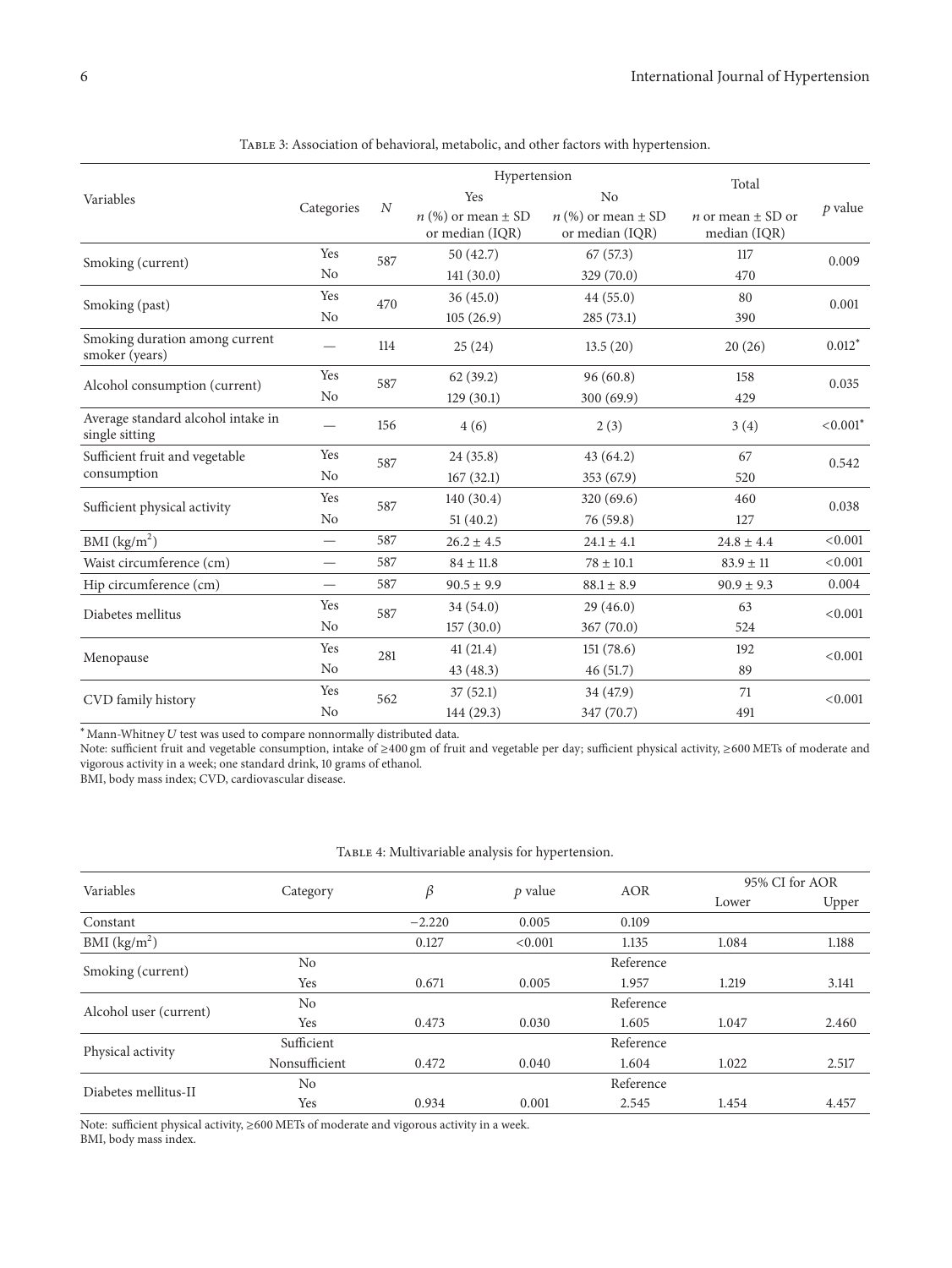differ between study settings and populations. Our study showed that smoking increased the likelihood of being hypertensive by twofold. This finding is consistent with previous studies conducted in India and China [29–31]. However, some observational studies reported smokers having a lower risk of hypertension than nonsmokers, which contrasted to our finding [32–37]. Our study also found that the median length of smoking duration was significantly higher among the hypertensive participants. Therefore, one of the reasons for the aforementioned inconsistency in findings could be the variations in frequency and total duration of smoking.

Our study found that the odds of having hypertension were increased by 1.6 times with the use of alcohol. The result was in line with the findings reported by Todkar et al. in India and Wei et al. in China [38, 39]. However, there are some studies that found protective effects of alcohol on hypertension [40, 41]. Some also failed to demonstrate any significant association between alcohol consumption and hypertension [30, 35]. These differences in findings might have occurred because of difference in amount and concentration of alcohol consumed. Sacco et al. and Kannel and Ellison concluded that protective effect of alcohol in hypertension and other cardiovascular diseases was mainly detected among the moderate alcohol users (up to two standard drinks per day). The effect was opposite among those consuming seven and more drinks per day [40, 41]. A meta-analysis of 15 randomized controlled trials observed a dose response relationship of alcohol reduction and on blood pressure [42]. This is supported by the current findings which demonstrated that the median number of standard drinks consumed was significantly higher among the hypertensive participants. Further research is required to explain the apparent bidirectional effects of alcohol intake on hypertension.

The current study revealed that one in every four participants reported being a current alcohol user. The proportion was higher than that of recent noncommunicable disease risk factor survey (17.4%) in Nepal [25]. This may be due to a higher social acceptance of alcohol use in the study areas compared to Nepal as a whole. The high rates of alcohol consumption in this population need to be considered when implementing programs to address hypertension.

Despite the well-recognized inverse relationship between fruit and vegetable consumption and hypertension [43, 44], our study showed no association between them. A study conducted in rural Nepal also reported a similar result [26]. A more detailed food frequency questionnaire in future studies may assist in confirming these findings. However, the fluctuating pattern of fruit and vegetable consumption in Nepal due to the seasonal availability of these foods may make clarifying the association with hypertension difficult [24].The ideal measure of Nepalese fruit and vegetable consumption warrants further discussion.

This study found that sedentary lifestyle was an issue in this study population. The proportion of participants (21.6%) having insufficient physical activity (<600 METs/Week) was six times higher than that reported in a national survey (3.5%) [25]. Unplanned and rapid urbanization, high population density, increased use of motorized vehicles and,

modern technology could be predisposing factors for low physical activity among this population [45]. The increased risk of hypertension among study participants reporting low levels of physical activity was consistent with other studies [30, 32, 45]. These findings suggest that several cardiometabolic problems may arise in near future as the consequences of insufficient physical activity. Even though confirming the causal relationship between physical activity and cardiometabolic diseases, including hypertension, is beyond the scope of this study, several previous studies have demonstrated the association [46, 47]. Therefore, Nepal should not delay initiating interventions that improve physical activity through community-based strategies that incorporate informational, behavioral, social, policy-making, and environmental approaches [48].

Body mass index, waist circumference, and hip circumference, all measures related to overweight and obesity, were significantly higher in hypertensive participants than in normotensive participants. These findings were in line with results from previous studies conducted in Nepal [26, 28]. Like physical inactivity, obesity has also well-recognized independent relationship with a spectrum of cardiometabolic disorders including hypertension [49]. There are several mechanisms hypothesized to explain the link between obesity with hypertension [10, 11, 49, 50]. It is generally thought that the accumulation of visceral and ectopic fat in a number of tissues and organs alters the metabolic and hemodynamic pathways, leading to the development of hypertension in obese people [49, 50]. The reduction of overweight and obesity by improving nutrition and increasing regular physical activity is the best way to avoid or improve hypertension [51].

Diabetes was associated with twofold increased odds of being hypertensive. The finding was consistent with the results of the studies conducted in similar settings of Kathmandu, Nepal [52, 53], and internationally [54, 55]. Hypertension is often reported to be one of the most common comorbid conditions in those suffering from diabetes. For instance, around half of diabetic patients in Australia have hypertension [56]. Similarly, almost a quarter of hypertensive patients were found to have diabetes in China and India [57, 58]. The coexistence of hypertension and diabetes might be because of sharing common risk factors like smoking, alcohol consumption, unhealthy diets, and physical inactivity. Due to nature of this study, it is difficult to state with certainty whether diabetes led to hypertension or hypertension led to diabetes. This study only included self-reported diabetic cases, which would underestimate the rate of diabetes in the study population. Further research is required in this population to accurately estimate the impact of diabetes on hypertension.

Our study also found associations between hypertension and other recognized risk factors including menopause [59– 61]. Similarly, presence of cardiovascular diseases including hypertension among first-degree relatives of the participants had a significant association with hypertension among study population. The familial pattern of hypertension was well established long before [62], and it is now considered as one of the major nonmodifiable risk factors for hypertension, like age and race [63].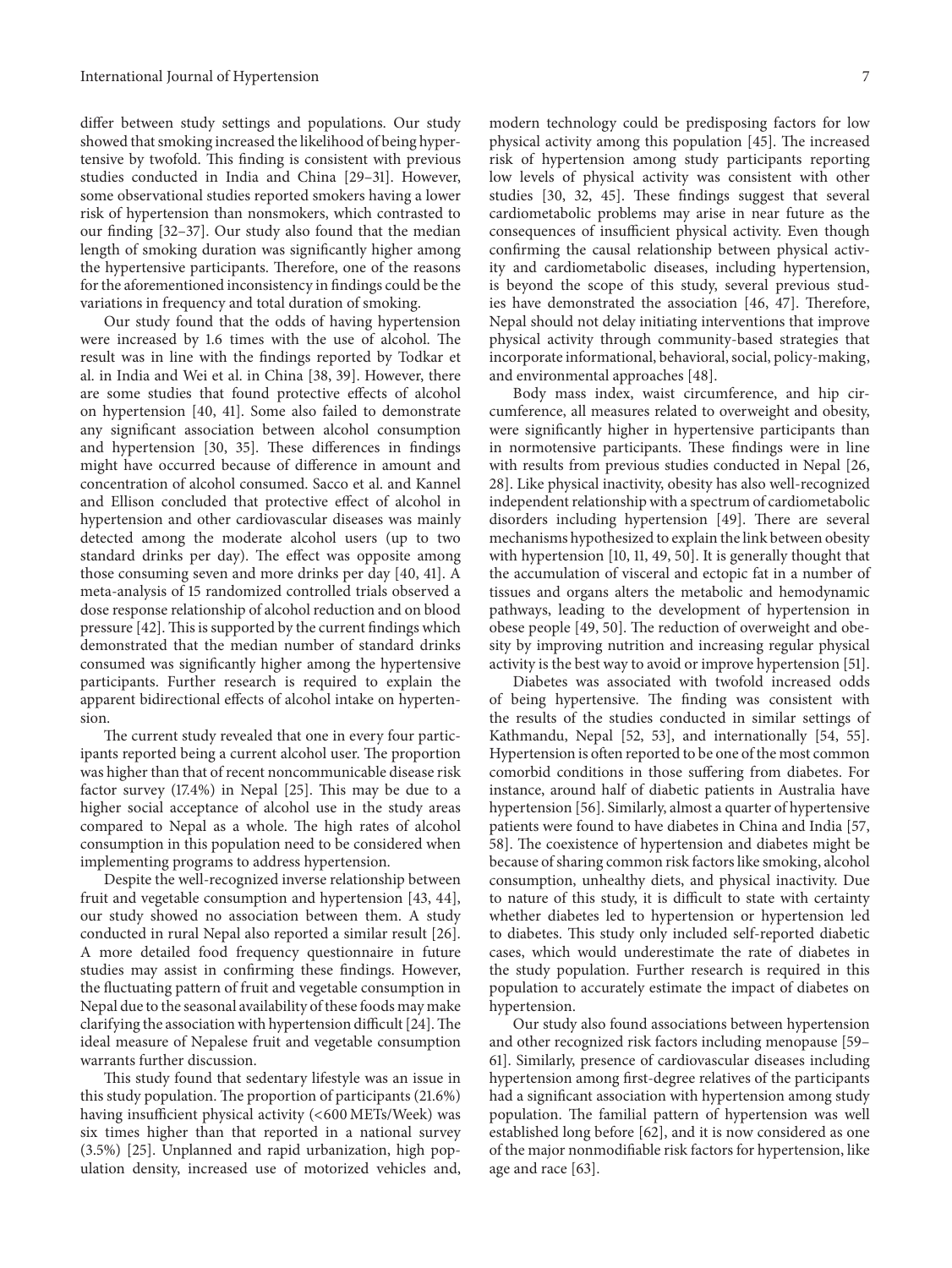This study identifies some of the major factors associated with hypertension in people living in the outer areas of Kathmandu. Several of these factors could be targeted to improve the health of the population in these areas. One example where improvements have been made is in relation to smoking. The proportion of current smoking in our study (19.9%) was similar to that of a national survey (18.5%) conducted in Nepal [25]. After signing the WHO Framework Convention on Tobacco Control (WHO FCTC), Nepal is implementing tobacco control initiatives such as health warnings on tobacco products, prohibition of smoking in public places, heavy taxation of the tobacco industry, and increasing public awareness of harmful effects of tobacco. Since these initiatives have been implemented there has been a decreasing trend in prevalence of smoking in Nepal [64, 65]. The presence of large proportion of past smokers (17%) in current study might also suggest the trend of quitting smoking in the study areas. These initiatives should also lead to an improvement in the health of people in Nepal, including a reduction in the risk of hypertension. Initiatives to improve factors like physical activity and alcohol consumption in these regions of Nepal would also be useful in reducing the risk of hypertension and improving overall health.

#### **5. Conclusion**

Overall, this study determined a high prevalence of hypertension in the study population. Hypertension was associated with smoking, alcohol consumption, low physical activity, obesity, and diabetes. Therefore, community-based approaches for reduction of hypertension and its risk factors are essential. Effective community-based preventive and control strategies might provide the best opportunities to avoid hypertension driven health and economic consequences in Nepal.

#### **Ethical Approval**

The study protocol was reviewed and approved by Ethical Review Board of the Nepal Health Research Council, Kathmandu. Written consent was obtained from all participants after detailed explanation of research purpose and assurance of maintaining privacy and confidentiality. Those who needed further treatment were referred to tertiary treatment centers.

#### **Competing Interests**

The authors declare that they have no competing interests.

#### **Authors' Contributions**

Raja Ram Dhungana provided concept, designed and executed the study, analyzed and interpreted the data, and prepared the first draft of the paper. Achyut Raj Pandey, Bihungum Bista, and Suira Joshi provided an input on statistical analysis, interpretation of study, and preparation of the draft. Surya Devkota contributed in study concept,

design, and interpretation. All authors read and approved the final paper.

#### **Acknowledgments**

The authors want to express their gratitude and appreciation to Dr. Damien Cordery, Senior Epidemiologist, for providing the first review of the paper. They would like to thank field supervisor and data enumerator team: Dr. Savyata Panthi, Mr. Rajan Gyawali, Mr. Krishna Gyawali, Miss Santi Timalsina, Mr. Nawaraj Vetwal, Mr. BikasMaharjan, Mr. Deepen Devkota, Mr. Dependra Jung Rana, Miss Bibechana Pandey, Miss Amrita Paudel, Mr. Lokendra Karki, Mr. Santosh Singh Thapa, Miss Shila Sapkota, and Miss Jenny Roka. Also, special thanks are due to Kageshwari-Manohara and Nagarjun municipalities' members, FCHV team, and local leaders for helping in community mobilization. This study was funded by a research grant from Jayanti Memorial Trust, Kathmandu, Nepal.

#### **References**

- [1] S. S. Lim, T. Vos, A. D. Flaxman et al., "A comparative risk assessment of burden of disease and injury attributable to 67 risk factors and risk factor clusters in 21 regions, 1990–2010: a systematic analysis for the Global Burden of Disease Study 2010," *The Lancet*, vol. 380, no. 9859, pp. 2224–2260, 2012.
- [2] Global Health Observatory Data Repository, http://apps.who .int/gho/data/view.main.2540?lang=en.
- [3] T. A. Gaziano, A. Bitton, S. Anand, and M. C. Weinstein, "The global cost of nonoptimal blood pressure," *Journal of Hypertension*, vol. 27, no. 7, pp. 1472–1477, 2009.
- [4] World Health Organization, "A global brief on Hypertension, silent killer, global public health crisis. 2013," 2014, http://apps.who.int/iris/bitstream/10665/79059/1/WHO\_DCO\_ WHD 2013.2 eng.pdf.
- [5] WHO, *The World Health Report 2002: Reducing Risks, Promoting Healthy Life*, World Health Organization, Geneva, Switzerland, 2002.
- [6] J. A. Ambrose and R. S. Barua, "The pathophysiology of cigarette smoking and cardiovascular disease: an update," *Journal of the American College of Cardiology*, vol. 43, no. 10, pp. 1731–1737, 2004.
- [7] L. J. Beilin and I. B. Puddey, "Alcohol and hypertension: an update," *Hypertension*, vol. 47, no. 6, pp. 1035–1038, 2006.
- [8] H. D. Sesso, N. R. Cook, J. E. Buring, J. E. Manson, and J. M. Gaziano, "Alcohol consumption and the risk of hypertension in women and men," *Hypertension*, vol. 51, no. 4, pp. 1080–1087, 2008.
- [9] N. R. C. Campbell, D. T. Lackland, and M. L. Niebylski, "2014 dietary salt fact sheet of the world hypertension league, international society of hypertension, pan American health organization technical advisory group on cardiovascular disease prevention through dietary salt reduction, the world health organization collaborating centre on population salt reduction, and world action on salt & health," *Journal of Clinical Hypertension*, vol. 17, no. 1, pp. 7–9, 2015.
- [10] L. Landsberg, "Diet, obesity and hypertension: an hypothesis involving insulin, the sympathetic nervous system, and adaptive thermogenesis," *Quarterly Journal of Medicine*, vol. 61, no. 236, pp. 1081–1090, 1986.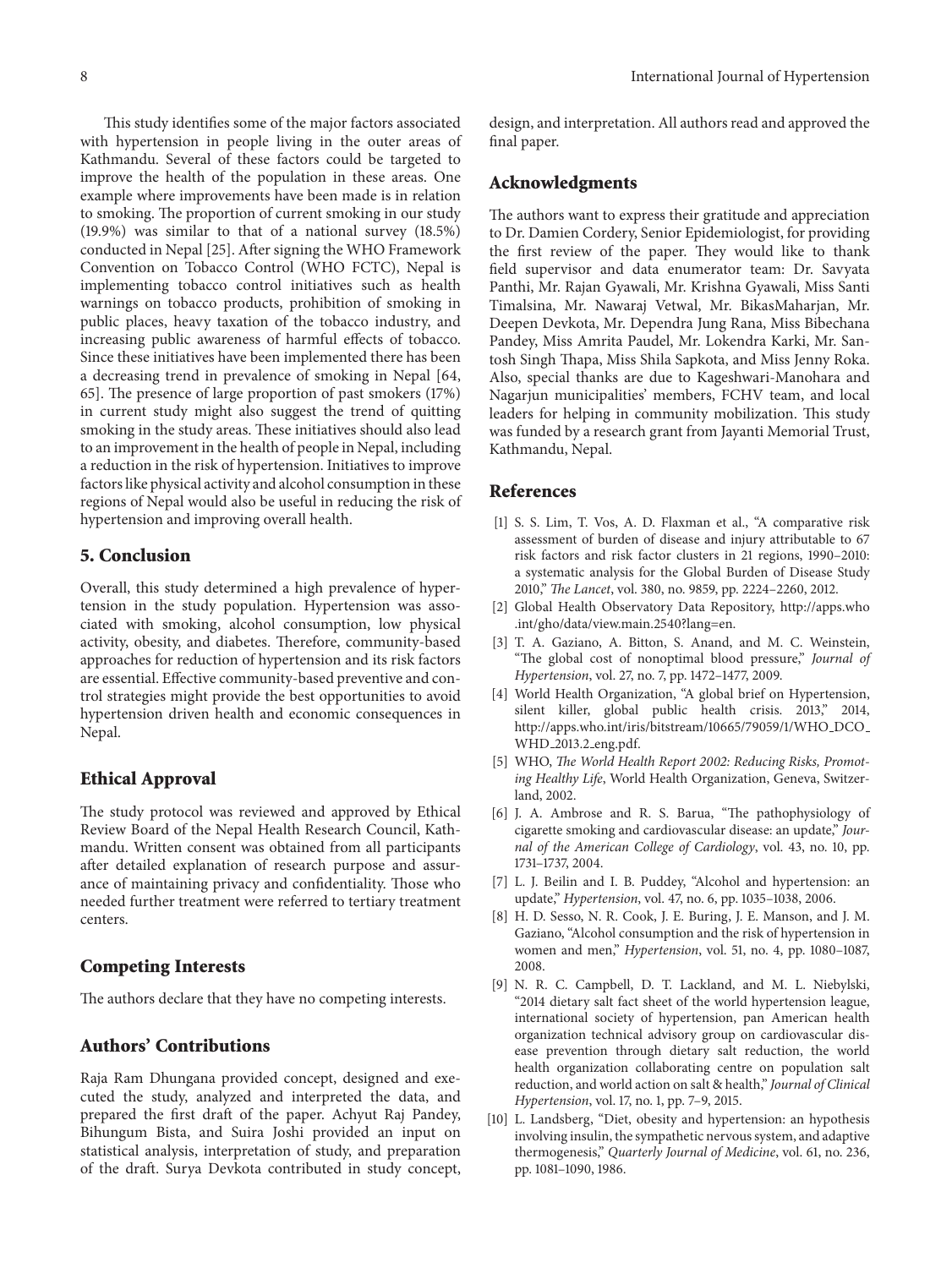- [11] F. Abbasi, B. W. Brown Jr., C. Lamendola, T. McLaughlin, and G. M. Reaven, "Relationship between obesity, insulin resistance, and coronary heart disease risk," *Journal of the American College of Cardiology*, vol. 40, no. 5, pp. 937–943, 2002.
- [12] K.-H. Wagner and H. Brath, "A global view on the development of non communicable diseases," *Preventive Medicine*, vol. 54, pp. S38–S41, 2012.
- [13] A. Contractor, B. K. Sarkar, M. Arora, and K. Saluja, "Addressing cardiovascular disease burden in low and middle income countries (LMICs)," *Current Cardiovascular Risk Reports*, vol. 8, no. 11, pp. 1–9, 2014.
- [14] E. Muzzini and G. Aparicio, *Urban Growth and Spatial Transition in Nepal*, The World Bank, Washington, DC, USA, 2014.
- [15] Government of Nepal, *National Population and Housing Census 2011*, vol. 2, Central Bureau of Statistics, Kathmandu, Nepal, 2012.
- [16] World Health Organization, *WHO STEPS Surveillance Manual*, World Health Organization, Geneva, Switzerland, 2008.
- [17] The WHO STEPwise approach to chronic disease risk factor surveillance (STEPS), http://www.who.int/chp/steps/STEPS Instrument\_v2.1.pdf.
- [18] W. L. Haskell, I.-M. Lee, R. R. Pate et al., "Physical activity and public health: updated recommendation for adults from the American College of Sports Medicine and the American Heart Association," *Circulation*, vol. 116, no. 9, pp. 1081–1093, 2007.
- [19] The 2011 Compendium of Physical Activities: Tracking Guide, https://sites.google.com/site/compendiumofphysicalactivities/ tracking-guide.
- [20] Central Bureau of Statistics and World Bank, Poverty in Nepal 2010-11: Findings from NLSS-III, 2012, http://un.org.np/ data-coll/Demography-Publications/2011%20Key%20Findings (%20NLSS%20III).pdf.
- [21] Ministry of Health and Population GoN and Society for Local Integrated Development Nepal (SOLID Nepal) and WHO, "WHO STEPS surveillance: non-communicable diseases risk factors survey," in *Kathmandu*, Ministry of Health and Population, Government of Nepal, Society for Local Integrated Development Nepal (SOLID Nepal) and WHO, 2008.
- [22] J. N. Hall, S. Moore, S. B. Harper, and J. W. Lynch, "Global variability in fruit and vegetable consumption," *American Journal of Preventive Medicine*, vol. 36, no. 5, pp. 402–409.e405, 2009.
- [23] C. Lenfant, A. V. Chobanian, D. W. Jones, and E. J. Roccella, "Seventh report of the joint national committee on the prevention, detection, evaluation, and treatment of high blood pressure (JNC 7): resetting the hypertension sails," *Hypertension*, vol. 41, no. 6, pp. 1178–1179, 2003.
- [24] S. K. Wanga and S. Lemeshow, *Sample Size Determination in Health Studies. A Practical Manual Ginebra*, World Health Organization, Geneva, Switzerland, 1991.
- [25] K. K. Aryal, S. Neupane, S. Mehata et al., *Non Communicable Disease Risk Factors: STEPS Survey Nepal 2013*, Nepal Health Research Council, 2013.
- [26] R. R. Dhungana, S. Devkota, M. K. Khanal et al., "Prevalence of cardiovascular health risk behaviors in a remote rural community of Sindhuli district, Nepal," *BMC Cardiovascular Disorders*, vol. 14, article 92, 2014.
- [27] D. Sharma, M. Bkc, S. Rajbhandari et al., "Study of prevalence, awareness, and control of hypertension in a suburban area of Kathmandu, Nepal," *Indian Heart Journal*, vol. 58, no. 1, pp. 34– 37, 2005.
- [28] A. Vaidya, R. P. Pathak, and M. R. Pandey, "Prevalence of hypertension in Nepalese community triples in 25 years: a repeat cross-sectional study in rural Kathmandu," *Indian Heart Journal*, vol. 64, no. 2, pp. 128–131, 2012.
- [29] R. B. Singh, J. Fedacko, D. Pella et al., "Prevalence and risk factors for prehypertension and hypertension in five Indian cities," *Acta Cardiologica*, vol. 66, no. 1, pp. 29–37, 2011.
- [30] C. S. Shanthirani, R. Pradeepa, R. Deepa, G. Premalatha, R. Saroja, and V. Mohan, "Prevalence and risk factors of hypertension in a selected South Indian population—the Chennai Urban Population Study," *Journal of Association of Physicians of India*, vol. 51, pp. 20–27, 2003.
- [31] V. Mohan, M. Deepa, S. Farooq, M. Datta, and R. Deepa, "Prevalence, awareness and control of hypertension in Chennai the Chennai Urban Rural Epidemiology study (CURES—52)," *Journal of Association of Physicians of India*, vol. 55, pp. 326–332, 2007.
- [32] P. Malhotra, S. Kumari, R. Kumar, S. Jain, and B. K. Sharma, "Prevalence and determinants of hypertension in an unindustrialised rural population of North India," *Journal of Human Hypertension*, vol. 13, no. 7, pp. 467–472, 1999.
- [33] S. Panesar, S. Chaturvedi, N. Saini, R. Avasthi, and A. Singh, "Prevalence and predictors of hypertension among residents aged 20–59 years of a slum-resettlement colony in Delhi, India," *WHO South-East Asia Journal of Public Health*, vol. 2, no. 2, pp. 83–87, 2013.
- [34] J.-C. Katte, A. Dzudie, E. Sobngwi et al., "Coincidence of diabetes mellitus and hypertension in a semi-urban Cameroonian population: a cross-sectional study," *BMC Public Health*, vol. 14, article 696, 2014.
- [35] J. Chataut, R. K. Adhikari, and S. Np, "The prevalence of and risk factors for hypertension in adults living in central development region of Nepal," *Kathmandu University Medical Journal*, vol. 9, no. 33, pp. 13–18, 2011.
- [36] Z. Sun, L. Zheng, R. Detrano et al., "Incidence and predictors of hypertension among rural Chinese adults: results from Liaoning Province," *Annals of Family Medicine*, vol. 8, no. 1, pp. 19–24, 2010.
- [37] G. D. Friedman, A. L. Klatsky, and A. B. Slegelaub, "Alcohol, tobacco, and hypertension," *Hypertension*, vol. 4, no. 5, part 2, pp. Iii143–Iii150, 1982.
- [38] S. S. Todkar, V. V. Gujarathi, and V. S. Tapare, "Period prevalence and sociodemographic factors of hypertension in rural Maharashtra: a cross-sectional study," *Indian Journal of Community Medicine*, vol. 34, no. 3, pp. 183–187, 2009.
- [39] Q. Wei, J. Sun, J. Huang et al., "Prevalence of hypertension and associated risk factors in Dehui City of Jilin Province in China," *Journal of Human Hypertension*, vol. 29, no. 1, pp. 64–68, 2015.
- [40] R. L. Sacco, M. Elkind, B. Boden-Albala et al., "The protective effect of moderate alcohol consumption on ischemic stroke," *The Journal of the American Medical Association*, vol. 281, no. 1, pp. 53–60, 1999.
- [41] W. B. Kannel and R. C. Ellison, "Alcohol and coronary heart disease: the evidence for a protective effect," *Clinica Chimica Acta*, vol. 246, no. 1-2, pp. 59–76, 1996.
- [42] X. Xin, J. He, M. G. Frontini, L. G. Ogden, O. I. Motsamai, and P. K. Whelton, "Effects of alcohol reduction on blood pressure: a meta-analysis of randomized controlled trials," *Hypertension*, vol. 38, no. 5, pp. 1112–1117, 2001.
- [43] J. M. Nuñez-Cordoba, A. Alonso, J. J. Beunza, S. Palma, E. Gomez-Gracia, and M. A. Martinez-Gonzalez, "Role of vegetables and fruits in Mediterranean diets to prevent hypertension,"